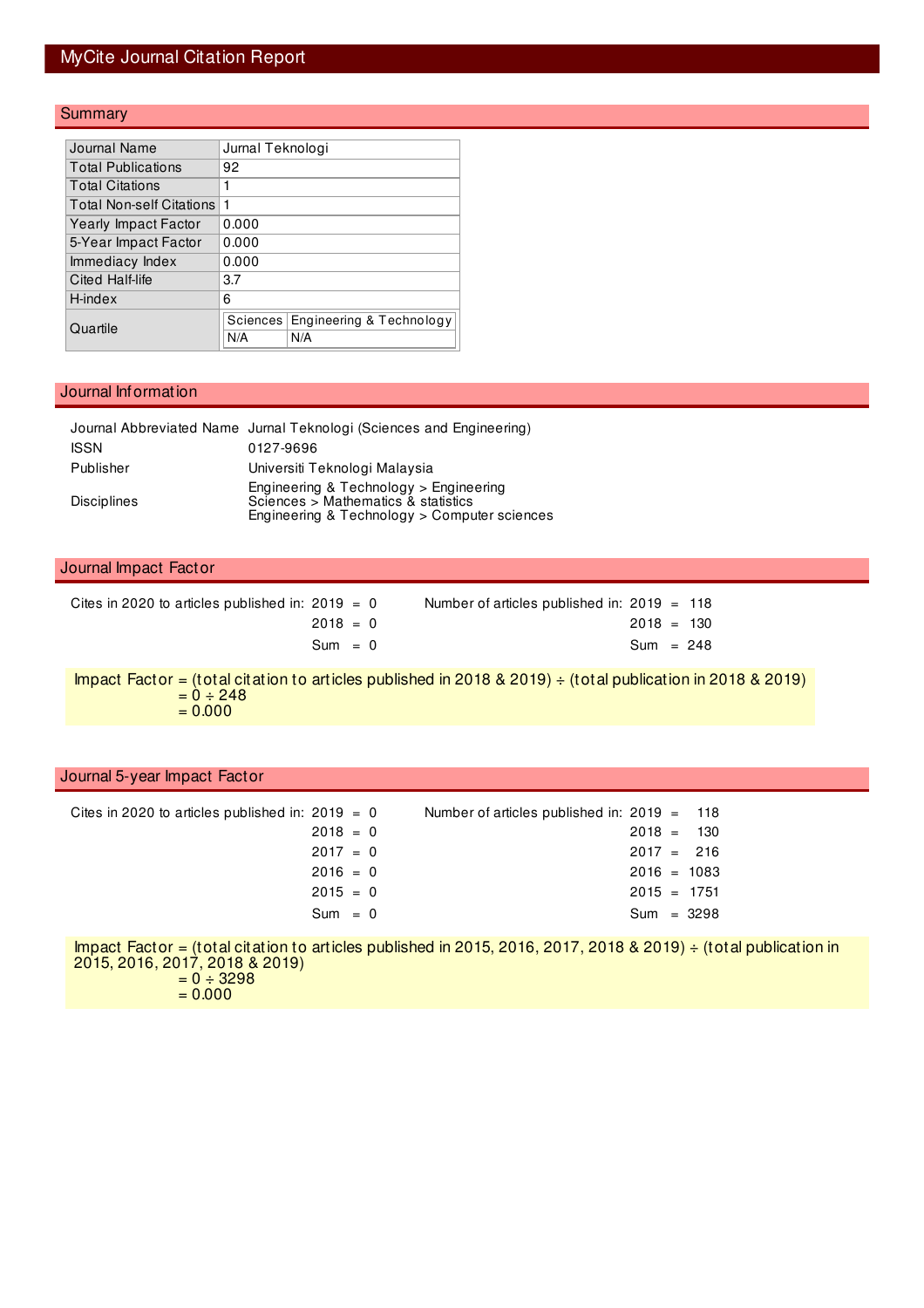

Journal Immediacy Index

Cites in 2020 to articles published in 2020 0 Number of articles published in 2020 92

| Immediacy Index | $=$ (total citation to articles published in 2020) $\div$ (total publication in 2020) |
|-----------------|---------------------------------------------------------------------------------------|
|                 | $= 0 \div 92$                                                                         |
|                 | $= 0.000$                                                                             |

## Journal Cited Half-life

| Year                                                                                   |     |               |     | 2020   2019   2018   2017   2016 |     |    |    |  | -  2015  2014  2013  2012  2011  2010-all |
|----------------------------------------------------------------------------------------|-----|---------------|-----|----------------------------------|-----|----|----|--|-------------------------------------------|
| Citation                                                                               | 111 | $ 219\rangle$ | 268 | 267                              | 254 | 96 | 50 |  | 9                                         |
| Cumulative Citation % 0.08 8.67 25.62 46.36 67.03 86.69 94.12 97.99 98.61 99.30 100.00 |     |               |     |                                  |     |    |    |  |                                           |



Cited half-life =  $3.7$